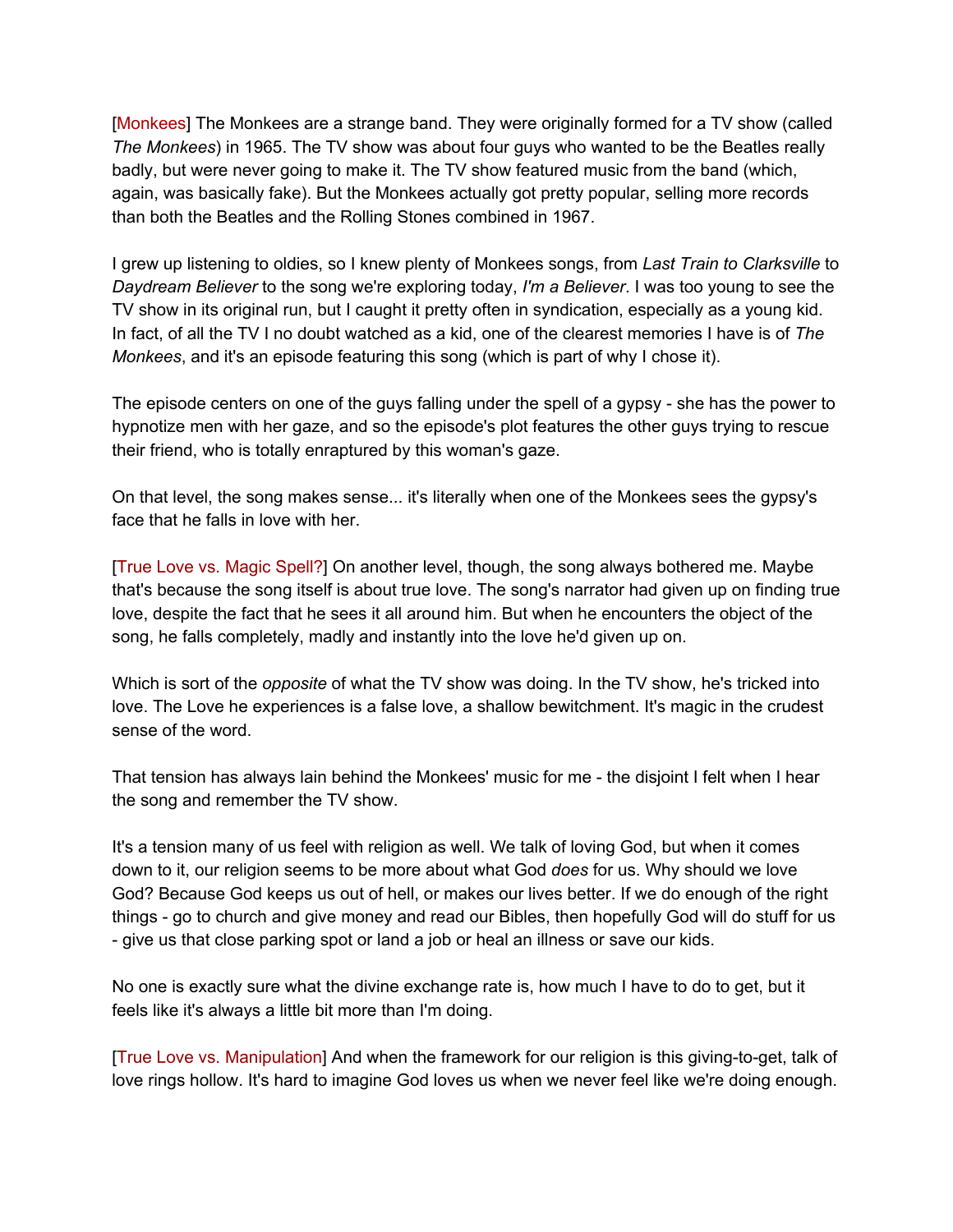And it's *really* hard to love God when we feel like we're trying to live up to some impossible standard.

We end up like the narrator of "I'm a Believer" - jaded, convinced all the talk of love in religion is nothing more than a fairy tale. Disappointed. Defeated.

We're right to be disillusioned about that sort of religion. Even a kid can tell the difference between love that's based on manipulation and genuine love. We can tell the difference between religion that's based on manipulation, on fear and achievement, and genuine faith.

And for those of us who have given up on religion as a fairy tale, the good news is that what worked for the Monkees works for us too: when we come face-to-face with God, we don't need convincing. When we see that the heart of Jesus' religion is not behavior modification, but new life, we cannot help but become transfixed. When we see Jesus, we see the God who abandoned heaven to become like us, to show us the way to life, and then gave up his very life so that we could join him in that life.

When we see Jesus, we see the purest demonstration of love in human history. Confronting that love transforms us, transfixes us, and makes believers out of us.

To be clear: the only way we can escape the enchantment of false religion is by coming face-to-face with the crucified and resurrected Jesus.

I don't mean that in the gross way you often hear it in Church. Too often, Jesus' suffering is paraded before us to make us feel guilty - LOOK HOW BAD CRUCIFIXION HURT JESUS! Every time you sin, you're pounding the nail into his hands!

It's an effective enchantment, but an enchantment all the same. The worse I feel about myself, the harder I'll work, because the more I perceive my need.

[Illustrate Magic] I use the word "enchantment" not just because that Monkees episode featured a gypsy. It's fair to call the sort of religion we've been talking about "magical" in the most direct sense of the word. Magic is an appeal to something supernatural to alter reality. When we look to God to alter our world - in big or small ways - we're using magical thinking. We're treating God as a kind of genie, hoping that if we phrase our wishes in the right way, or do the right combination of behaviors, we can get God to do something out of the ordinary for us.

Magic Religion is all about manipulating God to get what we want. Ironically, we in turn are manipulated - to go to church more, to give more money, to read our bibles more, to try try try. No wonder we end up disillusioned and defeated - no one believes in magic anymore.

The religion Jesus invites us into is wholly different. It's not based on God tweaking our lives, making minor improvements here and there, as long as we try hard enough. Jesus' religion is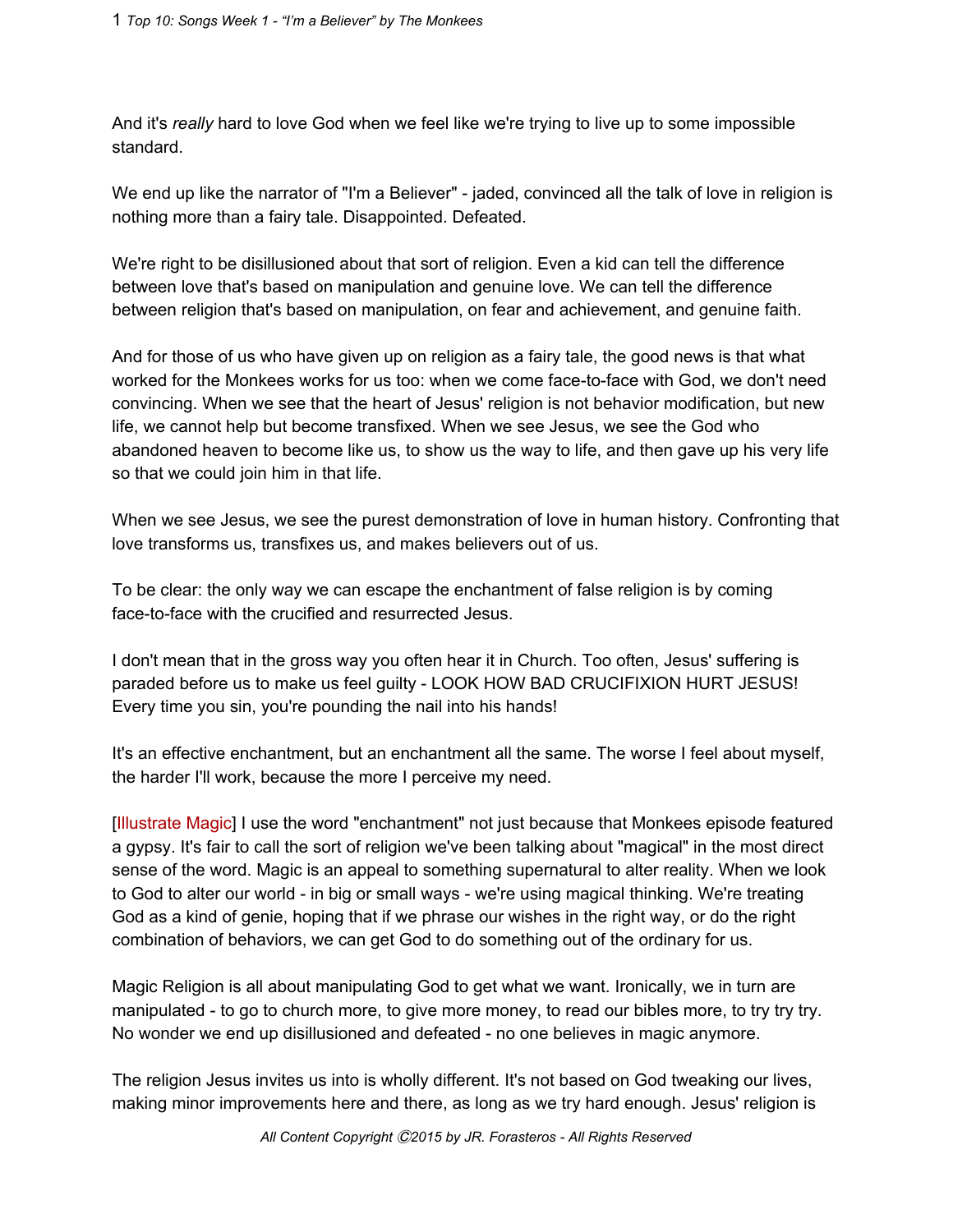the faith of a God who would rather die than live without us. Jesus' faith is a God who loves us enough to die in our place. Ironically, when we see Jesus' death, when we become transfixed by his sacrifice, we are not just rescued from Death. Rather, having freed us from Death, Jesus invites us to follow him to the Cross. Jesus' death is an invitation for us to die as well.

Which doesn't sound very loving, I'll grant you. But bear with me. [Scripture Slide] If you have a Bible, turn with me to John 6.

As you're turning to John 6, let me be honest with you: there's no getting around what it means to follow Jesus. He is clear on multiple occasions he didn't come to prop up our happiness, to tweak the lives we're currently living. Again and again, his call to his followers is a call to follow him all the way to his cross, to die with him.

And if you're thinking that all sounds a little creepy, you're not the only one. In this story we're going to read together, Jesus has just fed 5,000 people. It's one of his most famous miracles his teaching had begun to draw crowds, so he finds a field and *5,000* people show up to hear him. The day wears on, everyone's hungry and no one brought food. Jesus miraculously produces enough food to feed everyone, with quite a few leftovers.

Needless to say, it's quite the spectacle.

This story happens the next day, when the crowd continues to follow him. Again and again, they beg Jesus to repeat his miraculous feeding, to give them more bread.

They want a magic trick.

And Jesus refuses, telling them his ministry is about spiritual food, about the Kingdom of God, not about physical bread.

*Then* - as if that's not a good answer, the crowd starts quoting the Bible to him. They point out that when God led the people into the wilderness, he gave them bread every day to eat. They suggest that if Jesus really is God, then he should be giving them bread every day, just like God did. (That's hilarious, isn't it?)

Beginning in verse 47, I want to read Jesus' response, to the end of the exchange. Pay attention to what Jesus says, how the crowd reacts to him and what the final outcome is:

"Very truly I tell you, the one who believes has eternal life. I am the bread of life. Your ancestors ate the manna in the wilderness, yet they died. But here is the bread that comes down from heaven, which anyone may eat and not die. I am the living bread that came down from heaven. Whoever eats this bread will live forever. This bread is my flesh, which I will give for the life of the world."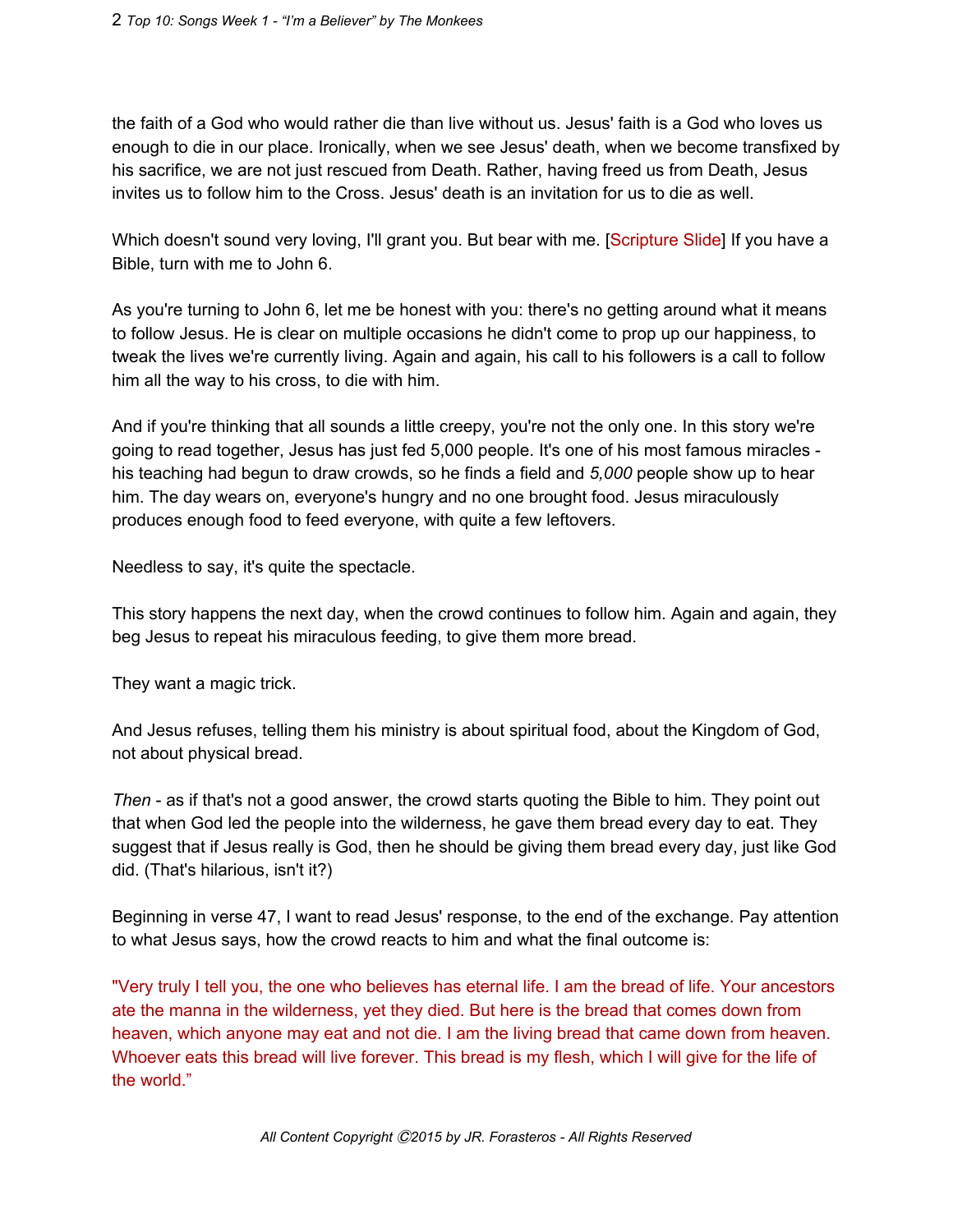Then the Jews began to argue sharply among themselves, "How can this man give us his flesh to eat?"

Jesus said to them, "Very truly I tell you, unless you eat the flesh of the Son of Man and drink his blood, you have no life in you. Whoever eats my flesh and drinks my blood has eternal life, and I will raise them up at the last day. For my flesh is real food and my blood is real drink. Whoever eats my flesh and drinks my blood remains in me, and I in them. Just as the living Father sent me and I live because of the Father, so the one who feeds on me will live because of me. This is the bread that came down from heaven. Your ancestors ate manna and died, but whoever feeds on this bread will live forever." He said this while teaching in the synagogue in Capernaum.

On hearing it, many of his disciples said, "This is a hard teaching. Who can accept it?"

I have a theory that the author of this story cleaned up the language here a bit.

Aware that his disciples were grumbling about this, Jesus said to them, "Does this offend you? Then what if you see the Son of Man ascend to where he was before! The Spirit gives life; the flesh counts for nothing. The words I have spoken to you—they are full of the Spirit and life. Yet there are some of you who do not believe." For Jesus had known from the beginning which of them did not believe and who would betray him. He went on to say, "This is why I told you that no one can come to me unless the Father has enabled them."

From this time many of his disciples turned back and no longer followed him.

That's right... Jesus *loses* a lot of the crowd. They simply aren't interested in a God who won't perform magic tricks for them on demand.

With this mass exodus, Jesus turns to his inner circle to see if they will leave. And Peter's response is our rallying cry today:

"You do not want to leave too, do you?" Jesus asked the Twelve.

Simon Peter answered him, "Lord, to whom shall we go? You have the words of eternal life. We have come to believe and to know that you are the Holy One of God."

To whom shall we go? You have the words of eternal life! We have come to believe you are the Holy One of God!

Peter doesn't say, "No Jesus... we *totally* get that you're speaking in metaphor here and that after you die and come back from the dead, we'll observe this as something we'll call a Communion Meal."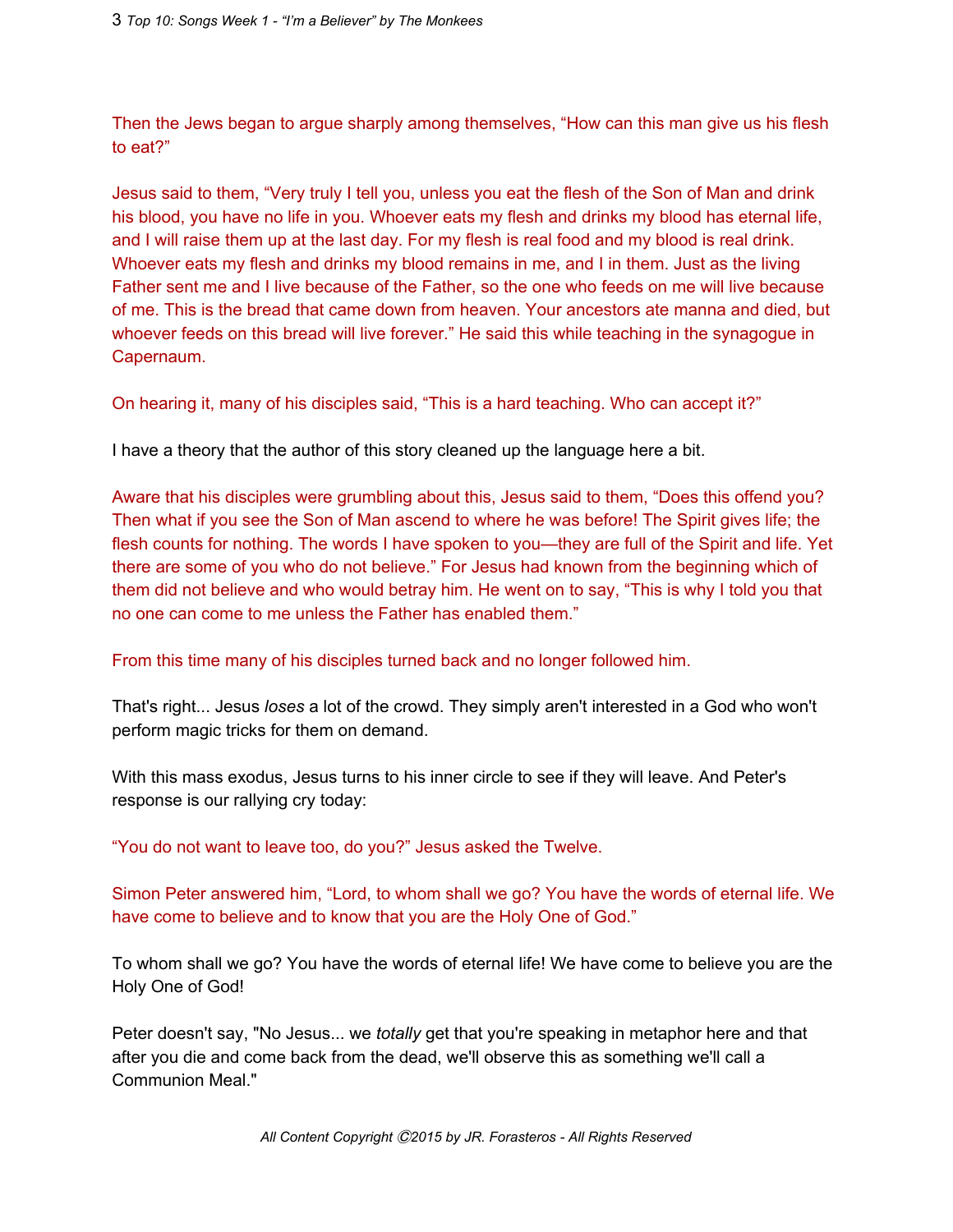He doesn't say, "Those guys are so dumb because they don't understand. But all us guys here... *we* have it figured out."

No, Peter seems to be as confused and troubled as anyone who left. But when Jesus asks if he's leaving, he shrugs his shoulders and says, "Where are we going to go? As weird as you are and you're *super* weird, you are the source of life. You are God. No matter how weird it gets, no matter how troublesome things are, I'm in. 100%."

This is the confession for Catalyst -- we aren't a church that claims to have all the answers. We won't pretend to have a secret spiritual decoder ring that gives us special insight. And we won't claim we get it right all the time.

We won't say our lives are always perfect, that we don't have any problems. We *certainly* won't claim *we* are perfect. Hang out with us for very long and you'll see we do Church warts and all.

So when you ask, "Why do you believe in this Jesus thing? How do you deal with all the contradictions in the Bible or the tension between faith and science or the scandals that continue to plague the Church? How can you believe in the face of all that?"

We shrug our shoulders and say, "Where else can we go? Jesus is the source of life. We have come to believe, and we know he is God."

It sure *sounds* like bewitchment, doesn't it? As though, despite how problematic everything is, how messy faith and life are, we're clinging almost blindly to this faith.

But bewitchment is exactly what Jesus is rejecting by refusing to give the crowds more bread. They *have* become enamored of him. They *love* the idea of a god who is essentially a genie, granting wish after yeasty wish.

And then Jesus tells them he won't give them anymore food. Which sounds like something of a bait and switch, like he's some sort of divine dealer "Magic bread? Yeah... first taste is free. Then you have to start working for it."

But Jesus insists that's not what's happening, that in fact he is offering them a more vital food, a spiritual food that is his very body.

Jesus insists something more than bread is at stake. And when he refuses to do any more magic tricks, they get angry. So Jesus calls them out - remember, he says,

"Does this offend you? Then what if you see the Son of Man ascend to where he was before!"

Jesus essentially says, If you can't handle me telling you to eat my flesh and drink my blood, you're *really* not going to like it when I ascend to where I was before!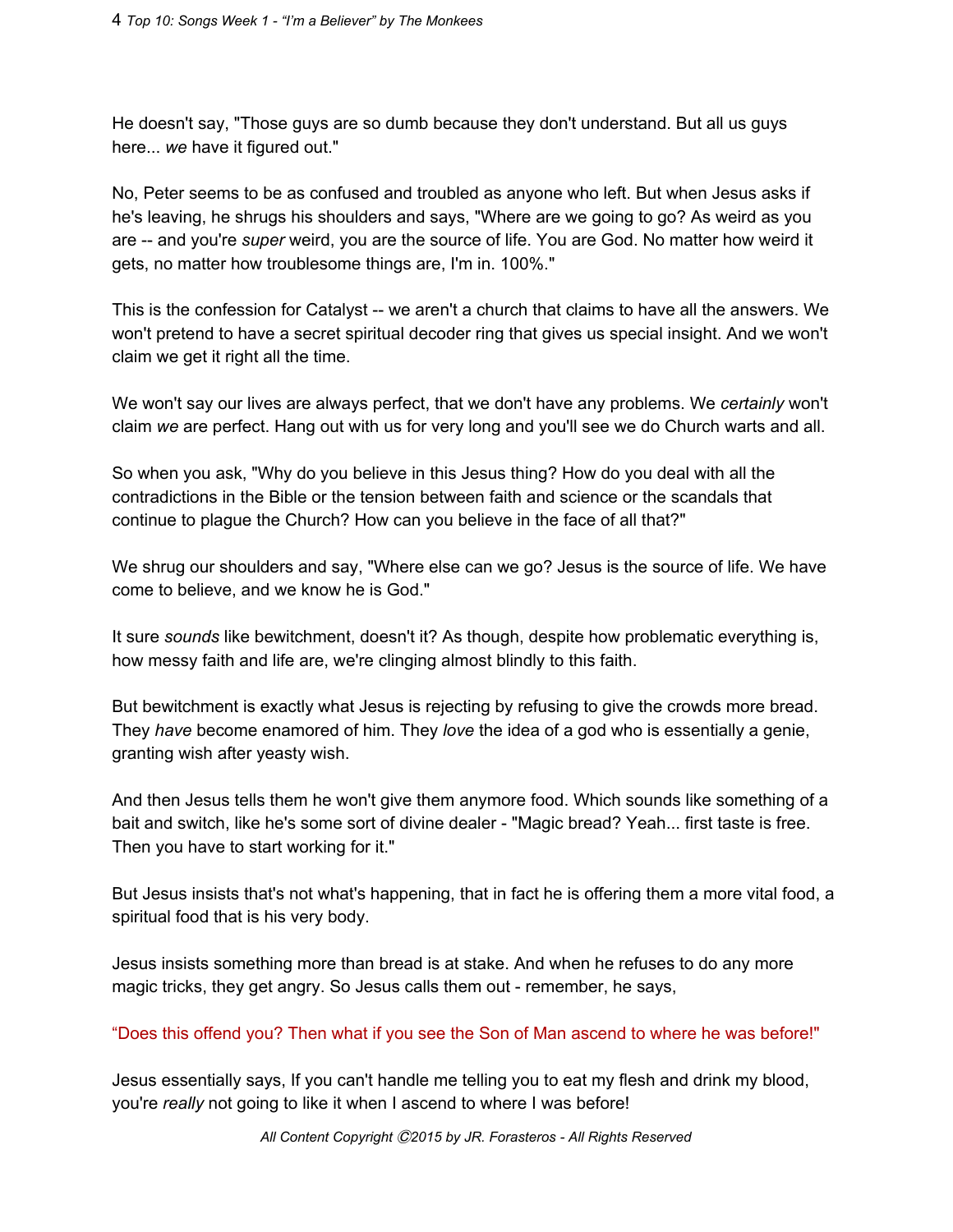Which - frankly - doesn't make *any* sense. They're mad because Jesus won't do a magic trick (make more bread), and then it *sounds like* Jesus says they'll be offended when he goes back to Heaven (which is a pretty awesome trick, David Blane eat your heart out!).

Except that's not what Jesus means when he says he's going to "ascend to where he was before." In John's gospel, Jesus is *constantly* talking about how he's come down from the Father and when the hour is right he'll return.

In chapter 3, Jesus makes it clear what he means by "going up": "Just as Moses lifted up the snake in the wilderness, so the Son of Man must be lifted up, that everyone who believes may have eternal life in him." -- John 3:14-15

In John, for Jesus, "ascending" or "going up" *always* references Jesus' crucifixion. Always.

Which makes what he says make a *lot* more sense.

To this crowd who wants a genie God, a magicworker, Jesus says, I won't be that for you. You don't need magic tricks. You need my body and blood. You need to feast at my table, to share in the life I'm offering.

And if *that* offends you, you need to get off the Jesus train *right now*. Because we're heading for a cross. If you don't like a God who won't give you bread on demand, you *really* aren't going to like a God who dies rather than fight back.

Jesus says, I'm the *anti-*genie. I'm the anti-magician.

You want a magic trick and I'm offering you love.

That's right - love is the opposite of enchantment. (Which we already knew, right? That's why that episode of *The Monkees* never sat well with me. Because the song is all about encountering true love, and the episode was about enchantment.)

Enchantment is a trick. It reduces love to a commodity that can be bought or sold with enough hard work or spiritual brownie points or self-righteousness. But Jesus tells us what true love *really* looks like later in John's gospel, just before he's finally lifted up. He says, "Greater love has no one than this: to lay down one's life for one's friends." -- John 15:13

Enchantment is give and take. It reduces the other to an object, manipulating them for your own good. Love is giving the self for the good of the beloved.

Jesus says, Follow me long enough, and you'll come face-to-face with the God who is divine love. The God who refused to manipulate us from Heaven with the fear of Hell, but came to us,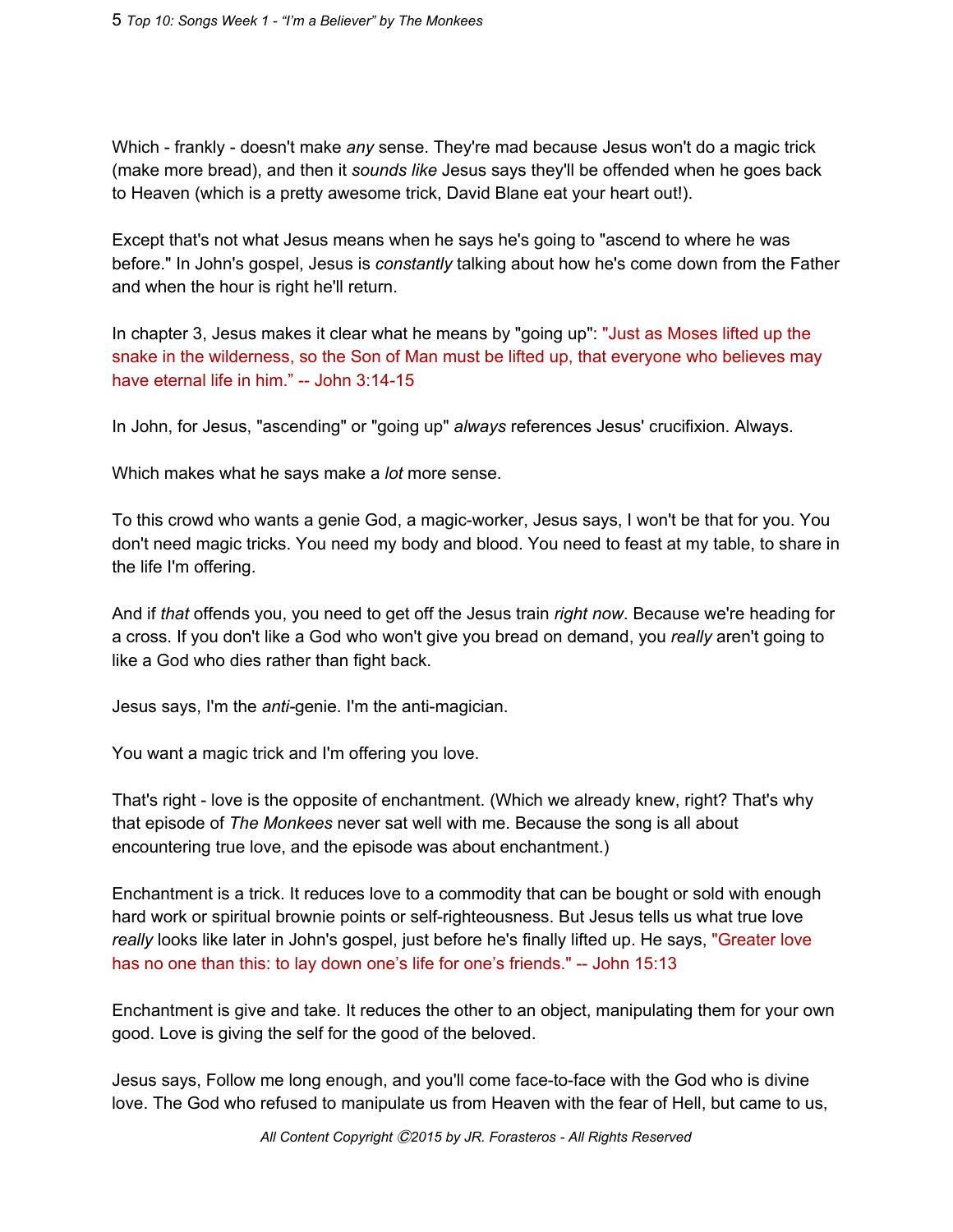among us, as one of us, to rescue us. You'll meet the God who harrowed Hell itself that we might have life.

And when you meet that God face to face, that God will invite you to follow him. Through the wilderness. Through the valley of the shadow of death to a cross. He will invite you to abandon your Self in imitation of him, to give yourself up for the good of those in your life: your family, your friends and even your enemies.

Instead of offering you magic tricks, this God will call you to come and die. But it is a death of Love, a death of self-abandonment, and it is a death that anticipates resurrection.

Love is the only appropriate response to the God who died for us. In a world full of false hopes, of illusions parading themselves as magic, of enchantments, God is raised up before us, dying on a cross, and we are transfixed. In that moment, when we come truly face-to-face with this God, we become believers. Not because we have heard a new bit of information, but because we know in the deepest, innermost depths of our Selves, the places where our secret hopes and secret shames live. We know there that we are fully known, fully loved. And it's no magic trick.

That tension we feel between enchantment and love is false religion doesn't offer us enchantment and expect us to believe it's love. We are the problem - we've mixed the two up.

When I started to write this message, I tried to look up that episode of *The Monkees* so I could show a clip of it. I figured out that there is no such episode. There's an episode with an enchanting gypsy. And there's an episode that features the song "I'm a Believer". But they're two different episodes. I must have seen them both as a kid and conflated them, remembered them as one story, and my mind filled in the gaps.

Brothers and sisters, this is what we have done with God - we've heard stories of God's love, and we've lived in the world of give and take (just like in the song - I thought love was more or less a given thing. It seemed the more I gave, the less I got.).

We've conflated those two stories and created a religion that's a mirage, a false faith of legalism and shame and guilt.

I learned my mistake when I saw with my own eyes the two different episodes of *The Monkees*. So too we if we want to escape the enchantment of magical religion, we must come face to face with the God who died for us. We must answer his call to follow him to a cross, confessing with Peter, "Lord, where else would we go? You alone have the words of life!"

Following Jesus looks like forgiving those who wrong you, choosing not to retaliate.